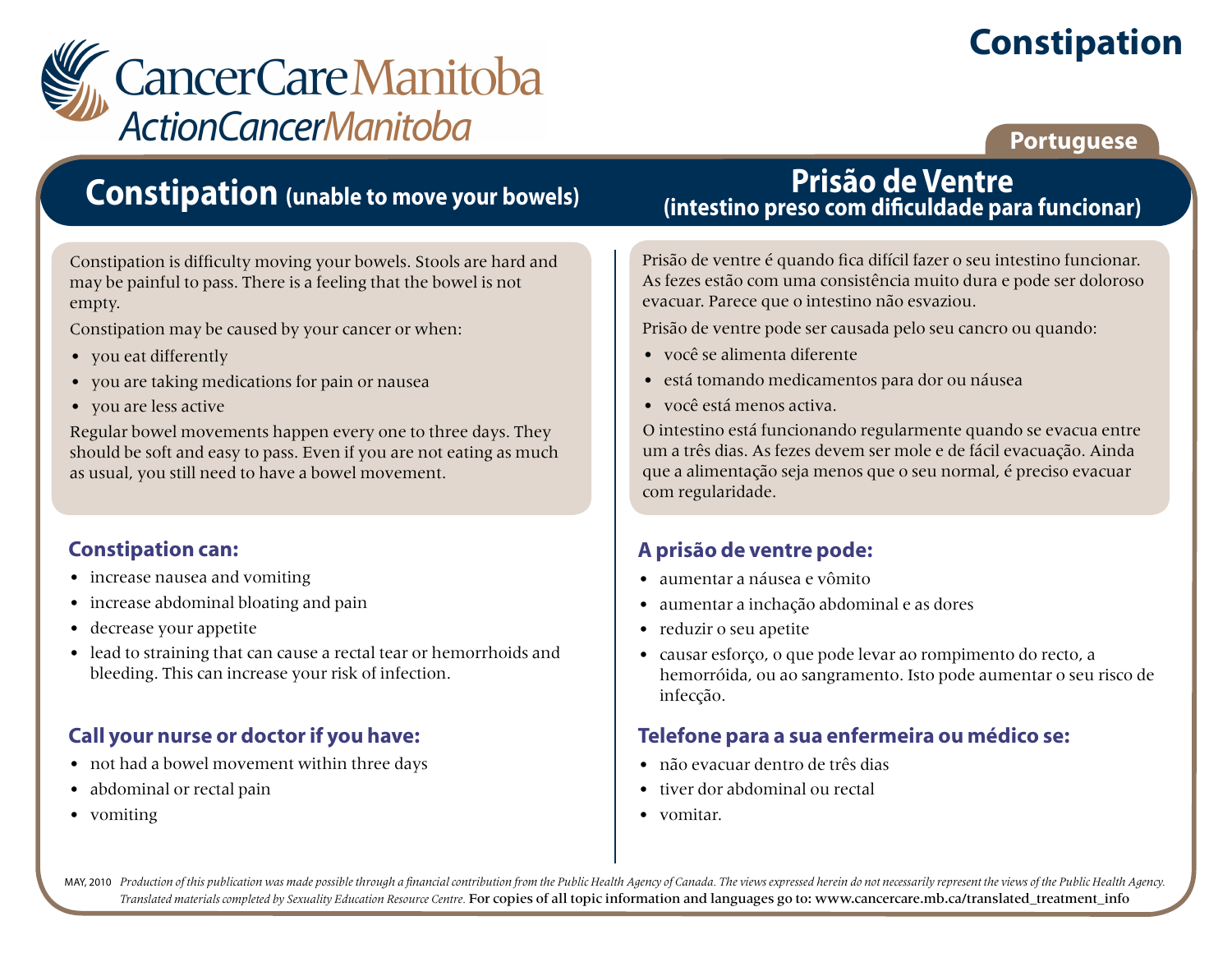

### **Portuguese**

# **Constipation (unable to move your bowels)**

#### **Tips to help you with constipation:**

- Eat high fibre foods like whole grain breads, cereals, fruits, vegetables, nuts and seeds.
- Drink plenty of fluids. Fluids help to keep the stool soft.
- Prune juice and warm liquids may be helpful.
- Try to walk 15-30 minutes each day or try other activities such as cycling or swimming.
- Eat at the same time each day.
- Try to have a bowel movement at the same time each day.

#### **Medications for constipation:**

Constipation is a common side effect when using some pain and nausea medications. Your nurse or doctor will suggest medication to help prevent or to relieve constipation. These include:

- stool softeners which make the stool softer and easier to pass. Example: Docusate sodium or Docusate calcium
- laxatives which cause the bowels to move. Example: Senokot

These do not include:

• bulk forming fibre supplements. These are not advised for people on some pain and nausea medications or for those who have poor fluid intake.

Example: Metamucil

### **Prisão de Ventre (intestino preso com dificuldade para funcionar)**

#### **Informação para ajudar com a sua prisão de ventre:**

- Coma alimentos com alto teor de fibra como o pão integral, cereais, frutas, vegetais, nozes, castanhas, amêndoas e sementes em geral.
- Beba muito líquido. Os líquidos ajudam a manter as fezes mole.
- Sumo de ameixa e líquidos aquecidos podem ajudar.
- Tente andar entre 15-30 minutos por dia ou faça outras actividades como ciclismo ou natação.
- Alimente-se à mesma hora todos os dias.
- Tente evacuar à mesma hora todos os dias.

### **Medicação para prisão de ventre:**

Prisão de ventre é um efeito colateral comum quando se usa algumas medicações para dores e náuseas. Sua enfermeira ou médico vão sugerir medicamentos para prevenir ou aliviar a prisão de ventre. Isso inclui:

- medicamentos para amolecimento das fezes, eles amaciam e fazem a evacuação mais fácil. Exemplo: Docusate sodium ou Docusate calcium
- laxativos, causam a movimentação do intestino. Exemplo: Senokot

Isto não inclui:

• Suplementos de fibra que aumentam o volume. Estes não são aconselháveis para pessoas que estão tomando medicamentos para dor e náusea, ou para as pessoas que não tomam líquido suficiente. Exemplo: Metamucil

MAY, 2010 Production of this publication was made possible through a financial contribution from the Public Health Agency of Canada. The views expressed herein do not necessarily represent the views of the Public Health Ag *Translated materials completed by Sexuality Education Resource Centre.* For copies of all topic information and languages go to: www.cancercare.mb.ca/translated\_treatment\_info